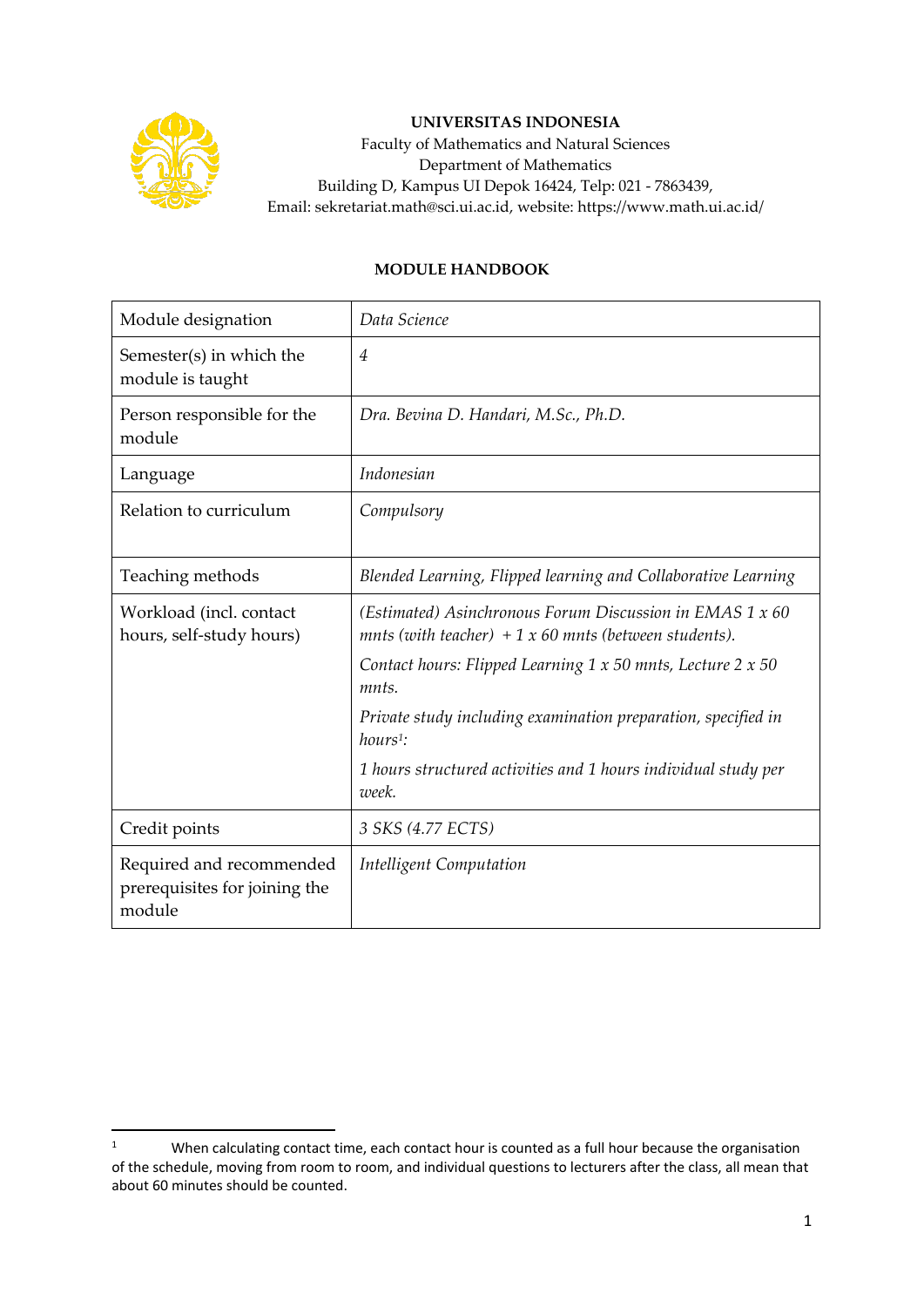| to study basics, problems, topics, processes, and algorithms in<br>1.<br>data science<br>to process data for use in the next process<br>2.<br>to analyze regression, classification problems, and clustering<br>3.<br>using the related methods.<br>to connect mathematical theory to neural network models<br>4.<br>5. to cooperate to build a neural network model to predict a<br>solution to a problem<br>to cooperate to make a paper using Bahasa Indonesia.<br>6.<br>1. Data<br>Content<br>Introduction to data science<br>Studying and preparing data<br>Supervised and Unsupervised<br>Regression and classification<br>2.<br>Least square and linear regression<br>Linier Classifier and Logistic Regression<br><b>Support Vector Machine</b><br>Decision tree<br>Clustering and Similarity<br>3.<br>Nearest Neighbor Search<br>K-Means<br>Recommending Products and Deep Learning: Searching for<br>4.<br>images<br>Introduction to Deep Learning<br>5.<br>Neural networks with a hidden layer, using forward and<br>6.<br>back-propagation<br>Deep Neural Network<br>7.<br>Aspects of Deep Learning<br><b>Optimization Algorithms</b><br>9.<br>10. Hyperparameter<br>Normalization<br>tuning,<br><b>Batch</b><br>and<br>Programming Frameworks<br><b>Examination</b> forms<br>1.<br>Class activities: Homework, small projects<br>Mid-term examination<br>2. | Module objectives/intended<br>learning outcomes | After completing the course, students have the ability |
|--------------------------------------------------------------------------------------------------------------------------------------------------------------------------------------------------------------------------------------------------------------------------------------------------------------------------------------------------------------------------------------------------------------------------------------------------------------------------------------------------------------------------------------------------------------------------------------------------------------------------------------------------------------------------------------------------------------------------------------------------------------------------------------------------------------------------------------------------------------------------------------------------------------------------------------------------------------------------------------------------------------------------------------------------------------------------------------------------------------------------------------------------------------------------------------------------------------------------------------------------------------------------------------------------------------------------------------------------------------------------|-------------------------------------------------|--------------------------------------------------------|
|                                                                                                                                                                                                                                                                                                                                                                                                                                                                                                                                                                                                                                                                                                                                                                                                                                                                                                                                                                                                                                                                                                                                                                                                                                                                                                                                                                          |                                                 |                                                        |
|                                                                                                                                                                                                                                                                                                                                                                                                                                                                                                                                                                                                                                                                                                                                                                                                                                                                                                                                                                                                                                                                                                                                                                                                                                                                                                                                                                          |                                                 |                                                        |
|                                                                                                                                                                                                                                                                                                                                                                                                                                                                                                                                                                                                                                                                                                                                                                                                                                                                                                                                                                                                                                                                                                                                                                                                                                                                                                                                                                          |                                                 |                                                        |
|                                                                                                                                                                                                                                                                                                                                                                                                                                                                                                                                                                                                                                                                                                                                                                                                                                                                                                                                                                                                                                                                                                                                                                                                                                                                                                                                                                          |                                                 |                                                        |
|                                                                                                                                                                                                                                                                                                                                                                                                                                                                                                                                                                                                                                                                                                                                                                                                                                                                                                                                                                                                                                                                                                                                                                                                                                                                                                                                                                          |                                                 |                                                        |
|                                                                                                                                                                                                                                                                                                                                                                                                                                                                                                                                                                                                                                                                                                                                                                                                                                                                                                                                                                                                                                                                                                                                                                                                                                                                                                                                                                          |                                                 |                                                        |
|                                                                                                                                                                                                                                                                                                                                                                                                                                                                                                                                                                                                                                                                                                                                                                                                                                                                                                                                                                                                                                                                                                                                                                                                                                                                                                                                                                          |                                                 |                                                        |
|                                                                                                                                                                                                                                                                                                                                                                                                                                                                                                                                                                                                                                                                                                                                                                                                                                                                                                                                                                                                                                                                                                                                                                                                                                                                                                                                                                          |                                                 |                                                        |
|                                                                                                                                                                                                                                                                                                                                                                                                                                                                                                                                                                                                                                                                                                                                                                                                                                                                                                                                                                                                                                                                                                                                                                                                                                                                                                                                                                          |                                                 |                                                        |
|                                                                                                                                                                                                                                                                                                                                                                                                                                                                                                                                                                                                                                                                                                                                                                                                                                                                                                                                                                                                                                                                                                                                                                                                                                                                                                                                                                          |                                                 |                                                        |
|                                                                                                                                                                                                                                                                                                                                                                                                                                                                                                                                                                                                                                                                                                                                                                                                                                                                                                                                                                                                                                                                                                                                                                                                                                                                                                                                                                          |                                                 |                                                        |
|                                                                                                                                                                                                                                                                                                                                                                                                                                                                                                                                                                                                                                                                                                                                                                                                                                                                                                                                                                                                                                                                                                                                                                                                                                                                                                                                                                          |                                                 |                                                        |
|                                                                                                                                                                                                                                                                                                                                                                                                                                                                                                                                                                                                                                                                                                                                                                                                                                                                                                                                                                                                                                                                                                                                                                                                                                                                                                                                                                          |                                                 |                                                        |
|                                                                                                                                                                                                                                                                                                                                                                                                                                                                                                                                                                                                                                                                                                                                                                                                                                                                                                                                                                                                                                                                                                                                                                                                                                                                                                                                                                          |                                                 |                                                        |
|                                                                                                                                                                                                                                                                                                                                                                                                                                                                                                                                                                                                                                                                                                                                                                                                                                                                                                                                                                                                                                                                                                                                                                                                                                                                                                                                                                          |                                                 |                                                        |
|                                                                                                                                                                                                                                                                                                                                                                                                                                                                                                                                                                                                                                                                                                                                                                                                                                                                                                                                                                                                                                                                                                                                                                                                                                                                                                                                                                          |                                                 |                                                        |
|                                                                                                                                                                                                                                                                                                                                                                                                                                                                                                                                                                                                                                                                                                                                                                                                                                                                                                                                                                                                                                                                                                                                                                                                                                                                                                                                                                          |                                                 |                                                        |
|                                                                                                                                                                                                                                                                                                                                                                                                                                                                                                                                                                                                                                                                                                                                                                                                                                                                                                                                                                                                                                                                                                                                                                                                                                                                                                                                                                          |                                                 |                                                        |
|                                                                                                                                                                                                                                                                                                                                                                                                                                                                                                                                                                                                                                                                                                                                                                                                                                                                                                                                                                                                                                                                                                                                                                                                                                                                                                                                                                          |                                                 |                                                        |
|                                                                                                                                                                                                                                                                                                                                                                                                                                                                                                                                                                                                                                                                                                                                                                                                                                                                                                                                                                                                                                                                                                                                                                                                                                                                                                                                                                          |                                                 |                                                        |
|                                                                                                                                                                                                                                                                                                                                                                                                                                                                                                                                                                                                                                                                                                                                                                                                                                                                                                                                                                                                                                                                                                                                                                                                                                                                                                                                                                          |                                                 |                                                        |
|                                                                                                                                                                                                                                                                                                                                                                                                                                                                                                                                                                                                                                                                                                                                                                                                                                                                                                                                                                                                                                                                                                                                                                                                                                                                                                                                                                          |                                                 |                                                        |
|                                                                                                                                                                                                                                                                                                                                                                                                                                                                                                                                                                                                                                                                                                                                                                                                                                                                                                                                                                                                                                                                                                                                                                                                                                                                                                                                                                          |                                                 |                                                        |
|                                                                                                                                                                                                                                                                                                                                                                                                                                                                                                                                                                                                                                                                                                                                                                                                                                                                                                                                                                                                                                                                                                                                                                                                                                                                                                                                                                          |                                                 |                                                        |
|                                                                                                                                                                                                                                                                                                                                                                                                                                                                                                                                                                                                                                                                                                                                                                                                                                                                                                                                                                                                                                                                                                                                                                                                                                                                                                                                                                          |                                                 |                                                        |
|                                                                                                                                                                                                                                                                                                                                                                                                                                                                                                                                                                                                                                                                                                                                                                                                                                                                                                                                                                                                                                                                                                                                                                                                                                                                                                                                                                          |                                                 |                                                        |
|                                                                                                                                                                                                                                                                                                                                                                                                                                                                                                                                                                                                                                                                                                                                                                                                                                                                                                                                                                                                                                                                                                                                                                                                                                                                                                                                                                          |                                                 |                                                        |
|                                                                                                                                                                                                                                                                                                                                                                                                                                                                                                                                                                                                                                                                                                                                                                                                                                                                                                                                                                                                                                                                                                                                                                                                                                                                                                                                                                          |                                                 |                                                        |
|                                                                                                                                                                                                                                                                                                                                                                                                                                                                                                                                                                                                                                                                                                                                                                                                                                                                                                                                                                                                                                                                                                                                                                                                                                                                                                                                                                          |                                                 |                                                        |
|                                                                                                                                                                                                                                                                                                                                                                                                                                                                                                                                                                                                                                                                                                                                                                                                                                                                                                                                                                                                                                                                                                                                                                                                                                                                                                                                                                          |                                                 |                                                        |
|                                                                                                                                                                                                                                                                                                                                                                                                                                                                                                                                                                                                                                                                                                                                                                                                                                                                                                                                                                                                                                                                                                                                                                                                                                                                                                                                                                          |                                                 |                                                        |
| Final examination (presentation)<br>3.                                                                                                                                                                                                                                                                                                                                                                                                                                                                                                                                                                                                                                                                                                                                                                                                                                                                                                                                                                                                                                                                                                                                                                                                                                                                                                                                   |                                                 |                                                        |
|                                                                                                                                                                                                                                                                                                                                                                                                                                                                                                                                                                                                                                                                                                                                                                                                                                                                                                                                                                                                                                                                                                                                                                                                                                                                                                                                                                          |                                                 |                                                        |